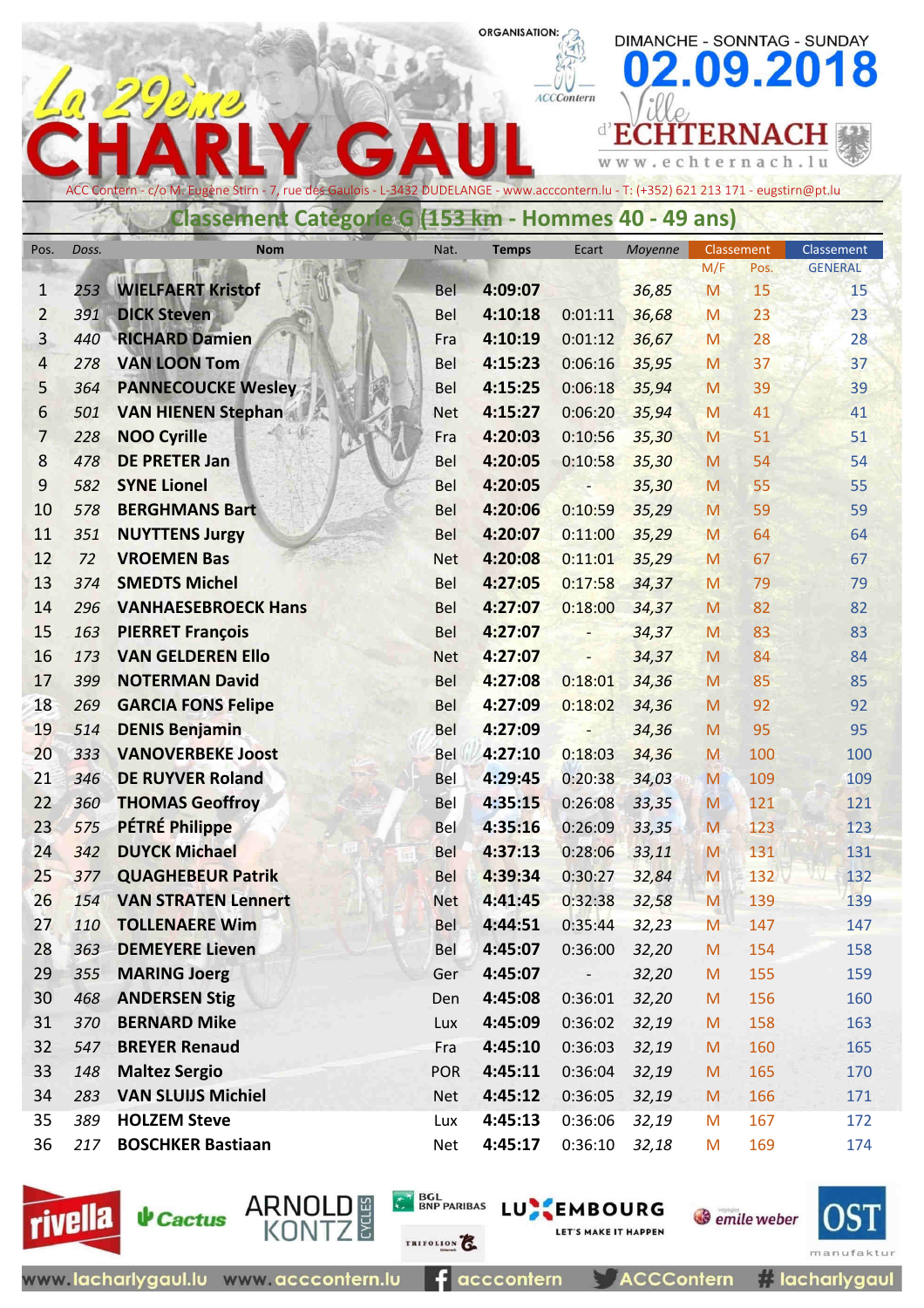#### ORGANISATION:

DIMANCHE - SONNTAG - SUNDAY 02.09.2018

|          |           |                                                                                                                                        |                   |                    |                    |                   |            |            | 02.09.2018     |
|----------|-----------|----------------------------------------------------------------------------------------------------------------------------------------|-------------------|--------------------|--------------------|-------------------|------------|------------|----------------|
|          |           |                                                                                                                                        |                   |                    | <b>ACCContern</b>  |                   |            |            |                |
|          |           |                                                                                                                                        |                   |                    |                    | ECH               |            | ITERNACH   |                |
|          |           |                                                                                                                                        |                   |                    |                    | www.echternach.lu |            |            |                |
|          |           | ACC Contern - c/o M. Eugène Stirn - 7, rue des Gaulois - L-3432 DUDELANGE - www.acccontern.lu - T: (+352) 621 213 171 - eugstirn@pt.lu |                   |                    |                    |                   |            |            |                |
|          |           | <b>Classement Categorie G (153 km - Hommes 40 - 49 ans)</b>                                                                            |                   |                    |                    |                   |            |            |                |
|          | Doss.     | <b>Nom</b>                                                                                                                             | Nat.              |                    | Ecart              | Moyenne           | Classement |            | Classement     |
| Pos.     |           |                                                                                                                                        |                   | <b>Temps</b>       |                    |                   | M/F        | Pos.       | <b>GENERAL</b> |
| 37       | 99        | <b>VAN HERP Ronald</b>                                                                                                                 | <b>Net</b>        | 4:48:57            | 0:39:50            | 31,77             | M          | 176        | 181            |
| 38       | 502       | <b>VAN BRAKEL Serge</b>                                                                                                                | <b>Bel</b>        | 4:49:00            | 0:39:53            | 31,76             | M          | 182        | 187            |
| 39       | 442       | <b>MOHY Stéphane</b>                                                                                                                   | Lux               | 4:49:01            | 0:39:54            | 31,76             | M          | 183        | 188            |
| 40       | 566       | <b>SCHREURS Fabrice</b>                                                                                                                | Bel               | 4:49:01            |                    | 31,76             | M          | 184        | 189            |
| 41       | 153       | <b>GRABOVAC Zeljko</b>                                                                                                                 | Lux               | 4:54:35            | 0:45:28            | 31,16             | M          | 192        | 197            |
| 42       | 589       | <b>WOUTEN Livem</b>                                                                                                                    | Bel               | 4:54:40            | 0:45:33            | 31,15             | M          | 196        | 201            |
| 43       | 105       | <b>BAKKER Serge</b>                                                                                                                    | <b>Net</b>        | 4:54:40            |                    | 31,15             | M          | 197        | 202            |
| 44       | 252       | <b>STAUDER Yannick</b>                                                                                                                 | Fra               | 4:54:45            | 0:45:38            | 31,15             | M          | 206        | 212            |
| 45       | 378       | <b>DUFOSSÉ Sébastien</b>                                                                                                               | Fra               | 4:54:47            | 0:45:40            | 31,14             | M          | 207        | 213            |
| 46       | 544       | <b>CROMBEZ Christophe</b>                                                                                                              | <b>Bel</b>        | 4:55:30            | 0:46:23            | 31,07             | M          | 208        | 214            |
| 47       | 285       | <b>KAMPS Geert</b>                                                                                                                     | Lux               | 4:55:33            | 0:46:26            | 31,06             | M          | 213        | 219            |
| 48       | 129       | <b>NIERYCHLO Alexander</b>                                                                                                             | Ger               | 4:55:34            | 0:46:27            | 31,06             | M          | 214        | 221            |
| 49       | 157       | <b>MARTENS Carlo</b>                                                                                                                   | Bel               | 4:55:36            | 0:46:29            | 31,06             | M          | 220        | 228            |
| 50       | 515       | <b>DELUIGNE Frédéric</b>                                                                                                               | Bel               | 4:56:19            | 0:47:12            | 30,98             | M          | 223        | 231            |
| 51       | 554       | <b>GALLION Florent</b>                                                                                                                 | Fra               | 4:59:42            | 0:50:35            | 30,63             | M          | 232        | 240            |
| 52       | 223       | <b>PERCIVAL Alex</b>                                                                                                                   | Sou               | 5:00:04            | 0:50:57            | 30,59             | M          | 233        | 241            |
| 53       | 460       | <b>LAUWERS Geert</b>                                                                                                                   | Bel               | 5:02:02            | 0:52:55            | 30,39             | M          | 242        | 250            |
| 54       | 38        | <b>BARBIOT Didier</b>                                                                                                                  | Fra               | 5:03:04            | 0:53:57            | 30,29             | M          | 245        | 253            |
| 55       | 557       | <b>HENDRIKS Rob</b>                                                                                                                    | <b>Net</b>        | 5:03:17            | 0:54:10            | 30,27             | M          | 247        | 255            |
| 56       | 181       | <b>DUPON Kristof</b>                                                                                                                   | Bel               | 5:03:19            | $0:54:12$ $30,27$  |                   | ${\sf M}$  | 248        | 256            |
| 57       | 508       | <b>VAN DER VLIES Dennis</b>                                                                                                            | <b>Net</b>        | 5:05:40            | 0:56:33            | 30,03             | M          | 256        | 264            |
| 58       | 423       | <b>CARRE Steeve</b>                                                                                                                    | Lux               | 5:06:02            | 0:56:55            | 30,00             | M          | 258        | 266            |
| 59       | 430       | <b>BREED Joris</b>                                                                                                                     | <b>Net</b>        | 5:06:59            | 0:57:52            | 29,90             | M          | 259        | 267            |
| 60       | 261       | <b>STUYCK Jan</b>                                                                                                                      | <b>Bel</b>        | 5:07:30            | 0:58:23            | 29,85             | M          | 263        | 271            |
| 61       | 101       | <b>BALHAUT Olivier</b>                                                                                                                 | <b>Bel</b>        | 5:07:37            | 0:58:30            | 29,84             | M          | 266        | 274            |
| 62       | 433       | <b>WOUDA Idsert</b>                                                                                                                    | <b>Net</b>        | 5:09:04            | 0:59:57            | 29,70             | M          | 269        | 277            |
| 63       | 368       | <b>ZANG Sebastian</b>                                                                                                                  | Ger               | 5:09:04            | - 14               | 29,70             | M          | 270        | 278            |
| 64       | 526       | <b>CORNET Armand</b>                                                                                                                   | Bel               | 5:09:56            | 1:00:49            | 29,62             | ${\sf M}$  | 271        | 279            |
| 65       | 234       | <b>LOCONSOLE Bjorn</b>                                                                                                                 | Bel               | 5:10:05            | 1:00:58            | 29,60             | ${\sf M}$  | 273        | 281            |
| 66       | 78        | <b>SOHY Christophe</b>                                                                                                                 | Bel               | 5:10:05            | -                  | 29,60             | M          | 274        | 282            |
| 67       | 455       | <b>RUYLOFT Nico</b>                                                                                                                    | Bel               | 5:10:05            |                    | 29,60             | M          | 275        | 283            |
| 68<br>69 | 282       | <b>DOYEN Raphaël</b><br><b>BAKKER Kuno</b>                                                                                             | <b>Bel</b>        | 5:10:46            | 1:01:39            | 29,54             | M          | 280        | 289            |
| 70       | 93<br>398 | <b>BUIVYDAS Audrius</b>                                                                                                                | <b>Net</b><br>Lit | 5:10:49<br>5:10:56 | 1:01:42<br>1:01:49 | 29,54             | M          | 281<br>283 | 290            |
| 71       | 334       | <b>DAMMER Sven</b>                                                                                                                     | Ger               | 5:11:51            | 1:02:44            | 29,52<br>29,44    | M<br>M     | 284        | 292<br>293     |
| 72       | 288       | <b>BASTIN Patrick</b>                                                                                                                  |                   |                    |                    |                   |            |            |                |
|          |           |                                                                                                                                        | Lux               | 5:12:01            | 1:02:54            | 29,42             | M          | 286        | 295            |





**↓** Cactus

**ARNOLD** 

 $f$  acccontern

TRIFOLION

**CA BOL BARIBAS LU EMBOURG** 

**ACCContern** 

**LET'S MAKE IT HAPPEN** 

**// lacharlygaul** 

**S** emile weber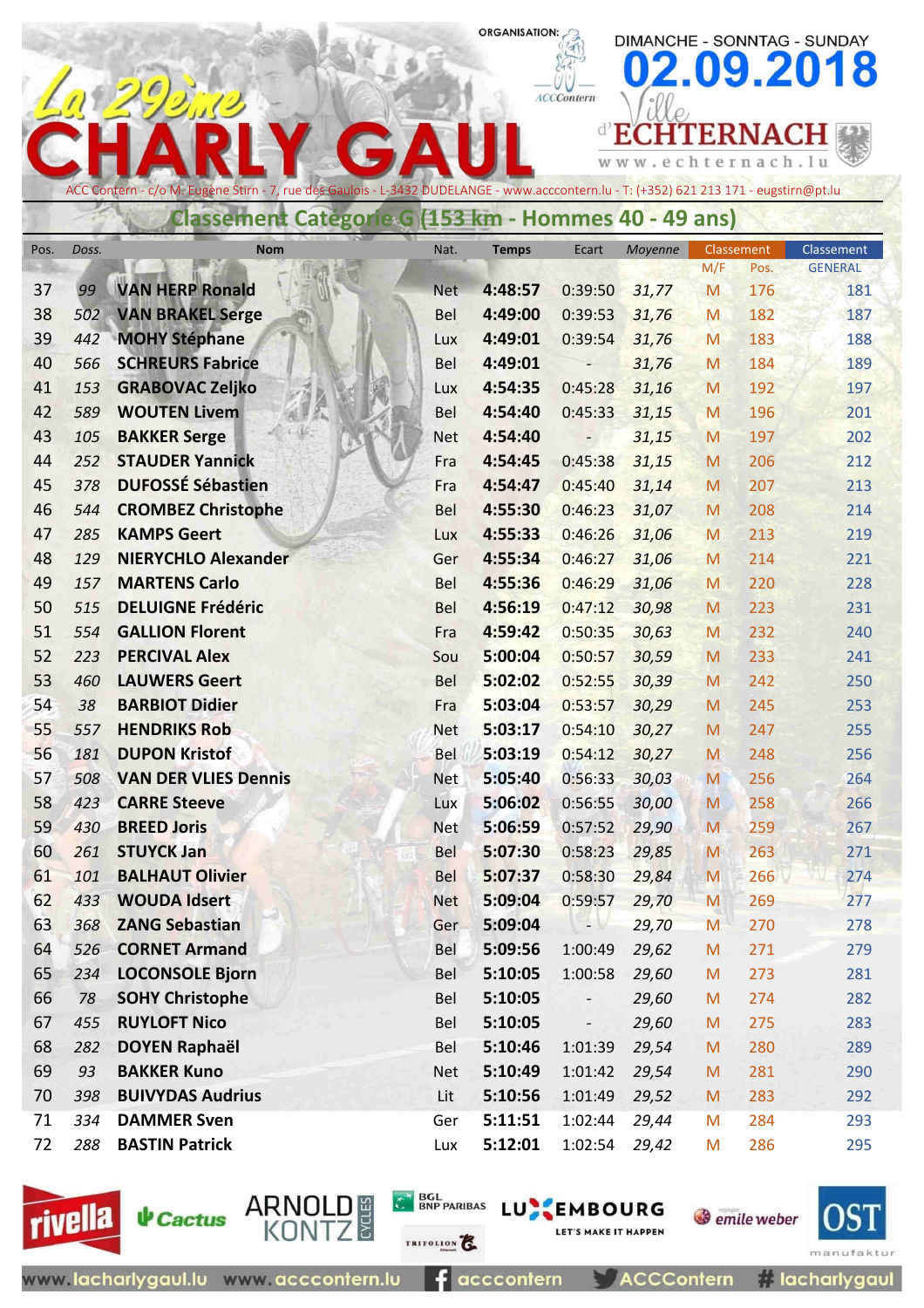#### **ORGANISATION:**

|          |            |                                                                                                                                                                                                       |                   |                    | <b>ACCContern</b><br>$d$ <sup>D</sup> | www.echternach.lu |        | <b>ITERNAC</b> | 02.09.2018     |
|----------|------------|-------------------------------------------------------------------------------------------------------------------------------------------------------------------------------------------------------|-------------------|--------------------|---------------------------------------|-------------------|--------|----------------|----------------|
|          |            | ACC Contern - c/o M. Eugène Stirn - 7, rue des Gaulois - L-3432 DUDELANGE - www.acccontern.lu - T: (+352) 621 213 171 - eugstirn@pt.lu<br><b>Classement Categorie G (153 km - Hommes 40 - 49 ans)</b> |                   |                    |                                       |                   |        |                |                |
| Pos.     | Doss.      | <b>Nom</b>                                                                                                                                                                                            | Nat.              | <b>Temps</b>       | Ecart                                 | Moyenne           |        | Classement     | Classement     |
|          |            |                                                                                                                                                                                                       |                   |                    |                                       |                   | M/F    | Pos.           | <b>GENERAL</b> |
| 73       | 565        | <b>BODET Eric</b>                                                                                                                                                                                     | Bel               | 5:12:36            | 1:03:29                               | 29,37             | M      | 291            | 300            |
| 74       | 324        | <b>MASSON Pierre</b>                                                                                                                                                                                  | Fra               | 5:15:43            | 1:06:36                               | 29,08             | M      | 294            | 303            |
| 75<br>76 | 267<br>270 | <b>CLAES David</b><br><b>GROFFILS Jurgen</b>                                                                                                                                                          | <b>Bel</b>        | 5:15:50<br>5:15:51 | 1:06:43<br>1:06:44                    | 29,07             | M      | 297<br>298     | 306<br>307     |
| 77       | 347        | <b>NILLES Samuel</b>                                                                                                                                                                                  | <b>Bel</b><br>Lux | 5:16:39            | 1:07:32                               | 29,06<br>28,99    | M<br>M | 300            | 309            |
| 78       | 476        | <b>KEISER Eltjo</b>                                                                                                                                                                                   | <b>Net</b>        | 5:16:40            | 1:07:33                               | 28,99             | M      | 301            | 310            |
| 79       | 33         | <b>ESPEEL Gregory</b>                                                                                                                                                                                 | <b>Bel</b>        | 5:16:50            | 1:07:43                               | 28,97             | M      | 305            | 314            |
| 80       | 500        | <b>SANTOS Luis</b>                                                                                                                                                                                    | Por               | 5:16:57            | 1:07:50                               | 28,96             | M      | 311            | 320            |
| 81       | 451        | <b>DE DAUW Benny</b>                                                                                                                                                                                  | <b>Bel</b>        | 5:18:58            | 1:09:51                               | 28,78             | M      | 316            | 326            |
| 82       | 452        | <b>BAULER Luc</b>                                                                                                                                                                                     | Lux               | 5:20:56            | 1:11:49                               | 28,60             | M      | 320            | 330            |
| 83       | 348        | <b>SCHROEDER Nikolaus</b>                                                                                                                                                                             | Ger               | 5:20:56            | $\overline{\phantom{a}}$              | 28,60             | M      | 321            | 331            |
| 84       | 366        | <b>COSTANZA Tony</b>                                                                                                                                                                                  | Fra               | 5:21:47            | 1:12:40                               | 28,53             | M      | 324            | 334            |
| 85       | 30         | <b>SITTNER Stefan</b>                                                                                                                                                                                 | Lux               | 5:23:33            | 1:14:26                               | 28,37             | M      | 326            | 336            |
| 86       | 509        | <b>NÄSCHEN Markus</b>                                                                                                                                                                                 | Ger               | 5:24:52            | 1:15:45                               | 28,26             | M      | 331            | 341            |
| 87       | 454        | <b>STEVENS Wim</b>                                                                                                                                                                                    | <b>Bel</b>        | 5:24:54            | 1:15:47                               | 28,25             | M      | 334            | 344            |
| 88       | 548        | <b>PIBVIN Benoit</b>                                                                                                                                                                                  | Bel               | 5:26:30            | 1:17:23                               | 28,12             | M      | 336            | 346            |
| 89       | 103        | <b>SIEBEN Jan-Willem</b>                                                                                                                                                                              | <b>Net</b>        | 5:27:00            | 1:17:53                               | 28,07             | M      | 337            | 347            |
| 90       | 104        | <b>MEIJERING Ramon</b>                                                                                                                                                                                | <b>Net</b>        | 5:27:01            | 1:17:54                               | 28,07             | M      | 338            | 348            |
| 91       | 146        | <b>BENSCHOP Alex</b>                                                                                                                                                                                  | <b>NET</b>        | 5:27:06            | 1:17:59                               | 28,06             | M      | 339            | 349            |
| 92       | 449        | <b>DE SCHEPPER Tom</b>                                                                                                                                                                                | <b>Bel</b>        | 5:27:20            | 1:18:13                               | 28,04             | M      | 340            | 350            |
| 93       | 151        | <b>PEETERS Ivan</b>                                                                                                                                                                                   | Bel               | 5:27:23            | 1:18:16                               | 28,04             | M      | 341            | 351            |
| 94       | 262        | <b>BOUABDALLAH Nabil</b>                                                                                                                                                                              | Bel               | 5:27:39            | 1:18:32                               | 28,02             | M      | 344            | 354            |
| 95       | 379        | <b>STENGER Alexandre</b>                                                                                                                                                                              | Fra               | 5:27:47            | 1:18:40                               | 28,01             | M      | 347            | 357            |
| 96       | 40         | <b>VAN OVERVELD Floris</b>                                                                                                                                                                            | <b>Net</b>        | 5:29:54            | 1:20:47                               | 27,83             | M      | 350            | 360            |
| 97       | 556        | <b>KREPPERT Manu</b>                                                                                                                                                                                  | Fra               | 5:30:35            | 1:21:28                               | 27,77             | M      | <b>355</b>     | 365            |
| 98       | 498        | <b>REINTGES Thomas</b>                                                                                                                                                                                | Ger               | 5:32:01            | 1:22:54                               | 27,65             | M      | 358            | 368            |
| 99       | 497        | <b>PALZER Stefan</b>                                                                                                                                                                                  | Ger               | 5:32:01            | 7 M                                   | 27,65             | M      | 359            | 369            |
| 100      | 329        | <b>MANEFELD Holger</b>                                                                                                                                                                                | Ger               | 5:32:04            | 1:22:57                               | 27,65             | M      | 361            | 371            |
| 101      | 489        | <b>FEDERMEYER Mike</b>                                                                                                                                                                                | Lux               | 5:32:04            | $\overline{\phantom{a}}$              | 27,65             | M      | 362            | 372            |
| 102      | 313        | <b>POHL Elmar</b>                                                                                                                                                                                     | Lux               | 5:32:08            | 1:23:01                               | 27,64             | M      | 364            | 374            |
| 103      | 294        | <b>GOETTMANN François</b>                                                                                                                                                                             | Fra               | 5:32:09            | 1:23:02                               | 27,64             | M      | 365            | 375            |
| 104      | 317        | <b>HUETTER Georg</b>                                                                                                                                                                                  | Ger               | 5:32:09            | $\overline{\phantom{a}}$              | 27,64             | M      | 366            | 376            |
| 105      | 456        | <b>VERBIEST Wim</b>                                                                                                                                                                                   | Bel               | 5:35:00            | 1:25:53                               | 27,40             | M      | 372            | 382            |
| 106      | 470        | <b>DOWLING Stephen</b>                                                                                                                                                                                | Ire               | 5:36:56            | 1:27:49                               | 27,25             | M      | 374            | 384            |
| 107      | 407        | <b>MUSTO Patrick</b>                                                                                                                                                                                  | Fra               | 5:37:40            | 1:28:33                               | 27,19             | M      | 376            | 386            |
| 108      | 427        | <b>DILINGER Dominique</b>                                                                                                                                                                             | Fra               | 5:37:41            | 1:28:34                               | 27,19             | M      | 377            | 387            |





**CA BOL BARIBAS LU EMBOURG** 

*O* emile weber

DIMANCHE - SONNTAG - SUNDAY



**Elacharlygaul** 

www.lacharlygaul.lu www.acccontern.lu

 $f$  acccontern

**ACCContern** 

**LET'S MAKE IT HAPPEN**